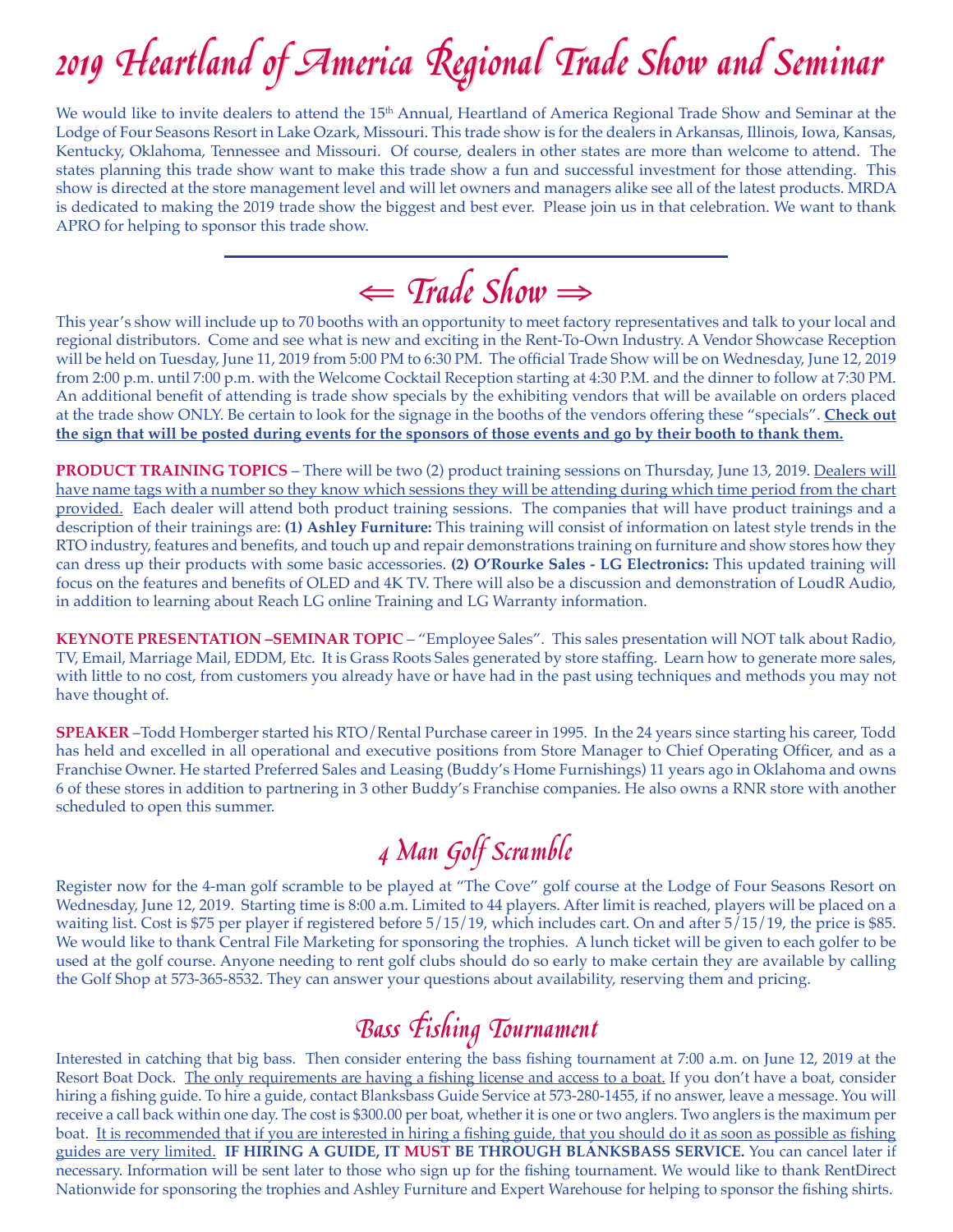Advance registration is requested and suggested. This will help avoid unnecessary delays upon arrival. Fees may be paid by check or by using your VISA, MASTER CARD, DISCOVER or AMERICAN EXPRESS. If paying by check, make check payable to **MISSOURI RENTAL DEALERS ASSOCIATION**. You may also register by calling (573) 489-0622 (cell) or scan and email your registration form to steineraa@aol.com and charging the registration fee to any of the above-mentioned credit cards. **Each dealer member company of their state's RTO Association will be given a free registration for one (1) dealer. Dealers must be a member of their state's RTO Association to also receive the registration discount fee.** Those dealers that just want to attend the Vendor Showcase on Wednesday, may do so for FREE. Meal tickets for the other functions may be purchased individually. You may also indicate and pay for a specific number of dealers and guests, but submit their names by May 29, 2019. **In addition, the MRDA is offering to first time member companies and/or member companies that have not been in attendance at the MRDA trade show within the past 2 years, one (1) free hotel room night per company.**

Lodging Participants should make their own hotel arrangements. The Lodge of Four Seasons Resort (888/265-5500 or 573/365-3000) is holding a limited block of rooms for the Heartland of America Regional Trade Show and Seminar until May 12, 2019. After May 12, 2019, rooms will be reserved on a space available basis only. The room rate is \$133 per night, plus tax for one to two persons per room. You can make your reservations on line by using the online link as follows: https://reservations.travelclick.com/17336?groupID=2407669

Full refund of fees minus a \$15 processing fee will be made if WRITTEN notice of cancellation of registration is received by May 22, 2019. Half of the registration fee minus the processing fee will be made after this date. No refunds will be made unless WRITTEN notice of cancellation is received prior to the opening date of the trade show. FOR GOLF: Cancellations must be received prior to May 15, 2019 in order to receive a full refund. After this date, NO refunds will be given as per the golf club.

⇐ Tentative Itinerary<sup>⇒</sup>

### **Tuesday, June 11th**

| 9:00 AM to 5:00 PM | Vendor booth set-up                   |
|--------------------|---------------------------------------|
|                    | <b>Early Registration for Dealers</b> |
| 5:00 PM to 6:30 PM | Welcome Reception - Exhibit hall      |

### **Wednesday, June 12th**

| $7:00$ AM          | Bass Fishing Tournament – Lodge of Four Seasons Resort Boat Dock (Fishing License &<br>access to boat NEEDED)(See "Bass Fishing Tournament" for fishing guide information) |
|--------------------|----------------------------------------------------------------------------------------------------------------------------------------------------------------------------|
| 8:00 AM            | Golf Tournament, "The Cove" at Lodge of Four Seasons Resort (Shotgun Start)                                                                                                |
| 9:00 AM to 2:00 PM | Additional Vendor set-up time                                                                                                                                              |
| 1:00 PM to 6:00 PM | Registration - Exhibit Hall - Rooms will not be available until after 4:00 PM                                                                                              |
| 2:00 to 7:00 PM    | Vendor Showcase with Cocktail Reception in Exhibit Hall                                                                                                                    |
|                    | *** Casual Dress*** Drawing for attendance prizes                                                                                                                          |
| 7:30 PM            | Dinner - Marbella Ballroom B <sup>**</sup> Casual Dress <sup>**</sup>                                                                                                      |
| 9:00 PM            | Awards Presentation - Marbella Ballroom B                                                                                                                                  |
|                    |                                                                                                                                                                            |

After dinner party continues in the HK's lounge or Fire & Ice Patio bar.

### **Thursday, June 13th**

| Buffet Breakfast – (Casual Dress) – Marbella Ballroom              |
|--------------------------------------------------------------------|
| Product Training - 1st Session                                     |
| Product Training - 2nd Session                                     |
| <b>Keynote Presentation</b>                                        |
| Box lunch, PAC raffle drawings & adjournment - Marbella Ballroom B |
| MRDA Annual Business Meeting (Election of Officers and Board)      |
| <b>Optional State Association Meetings</b>                         |
|                                                                    |

\*\*\* Hotel Checkout is by 11:00 A.M. \*\*\* You may wish to checkout before 9:00 AM on Thursday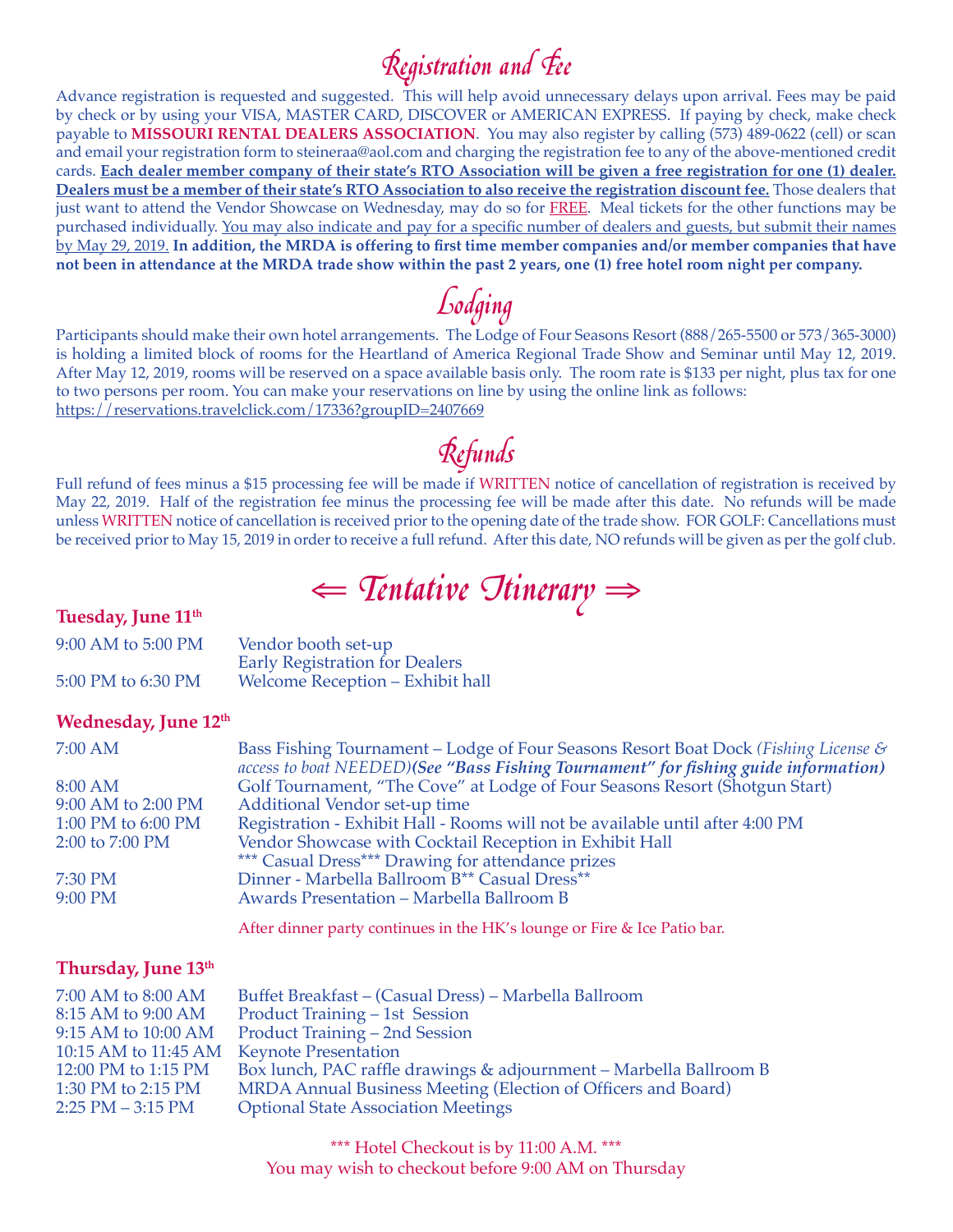### 2019 Heartland of America Regional Trade Show & Seminar Registration Form June 11-13 • Lodge of Four Seasons Resort • Lake Ozark, Missouri

Please print or type-one (1) form per registrant & spouse/guest. (Please note: personal guest is defined as "significant other" or immediate family member) You may photocopy this form. A written confirmation will be sent to you prior to the Trade Show. If your registration is received after June 3, 2019, it will be treated as an on-site registration and no confirmation will be sent.

| Member e-mail address: National American Service Communication of the Communication of the Communication of the Communication of the Communication of the Communication of the Communication of the Communication of the Commu |  |  |  |  |
|--------------------------------------------------------------------------------------------------------------------------------------------------------------------------------------------------------------------------------|--|--|--|--|
|                                                                                                                                                                                                                                |  |  |  |  |
|                                                                                                                                                                                                                                |  |  |  |  |

NOTE: Exhibitors should not use this form, as they will receive a special badge form with exhibitor information. No soliciting will be allowed at any social function or on the trade show floor by non-exhibiting vendors. For information on exhibiting at the trade show call (573) 489-0622 or e-mail steineraa@aol.com or go to www.morentaldealers.com

### **FULL REGISTRATION**

**Full registration** includes Tuesday Reception & Dinner Wednesday and drink tickets, Breakfast Thursday and breaks, product training presentations, and entrance to exhibit hall. Golf Tournament NOT INCLUDED. Tickets will be issued for all meal events.

| If your registration is postmarked:         | <b>BEFORE</b>   | May 15, 2019        |
|---------------------------------------------|-----------------|---------------------|
|                                             | May 15, 2019    | <b>OR AFTER</b>     |
| Member Dealers/Employees                    | $\Box$ \$35.00  | $\Box$ \$50.00      |
| Member/Employees' Spouse/Guest              | $\Box$ \$35.00  | $\Box$ \$50.00      |
| One (1) Free Member Dealer per Organization | $\Box$ FREE     | $\blacksquare$ FREE |
| Non-Member Dealers/Employees                | $\Box$ \$100.00 | $\Box$ \$150.00     |
| Non-Member Dealers/Employees' Spouse/Guest  | $\Box$ \$100.00 | $\Box$ \$150.00     |
| Attending Vendor Showcase ONLY              | $\Box$ FREE     | $\Box$ FREE         |
| <b>Golf Tournament</b>                      | $\Box$ \$75.00  | $\Box$ \$85.00      |

Golf Tournament: "2019 Heartland of America Golf Tournament" Wednesday, June 12, 2019. Starting time 8:00 AM at "The Cove" golf course at the Resort. Cost is \$75.00/player before May 15, 2019 or \$85 after, which includes cart.

| ADD ALL FEES DUE AND ENTER TOTAL HERE:                                                                                                                                                  | $\overline{\text{TOTAL } }$ \$ |  |  |  |
|-----------------------------------------------------------------------------------------------------------------------------------------------------------------------------------------|--------------------------------|--|--|--|
| $\Box$ Yes, I (we) will attend the Welcome Reception on June 11, 2019. (Please indicate for food purpose)                                                                               |                                |  |  |  |
| Yes, sign me up for the Bass Fishing Tournament on June 12, 2019. SHIRT SIZE:                                                                                                           |                                |  |  |  |
| $\Box$ Yes, I (we) will attend the Box Lunch on June 13, 2019. (Please indicate for food purpose)                                                                                       |                                |  |  |  |
| □ Yes, I have indicated the number of dealers and guests above and will send in their names by May 29, 2019.                                                                            |                                |  |  |  |
| □ Check enclosed. Mail completed application with payment to: Missouri Rental Dealers Association, 224 Rotonda Blvd.<br>North, Rotonda West, Florida 33947. (NOTE: NEW MAILING ADDRESS) |                                |  |  |  |
| CREDIT CARD PAYMENT: Please charge my $\Box$ VISA $\Box$ MASTERCARD $\Box$ DISCOVER $\Box$ AMERICAN EXPRESS                                                                             |                                |  |  |  |
|                                                                                                                                                                                         |                                |  |  |  |
| Signature Verification Code (3 or 4 digits)                                                                                                                                             |                                |  |  |  |
| You may register by calling 573-489-0622 or scan registration form and email to steineraa@aol.com and<br>charging the fee to your VISA, MASTERCARD, DISCOVER or AMERICAN EXPRESS.       |                                |  |  |  |

Each registrant MUST fill out a separate registration form or pay for a certain number of people & submit names by May 29, 2019.